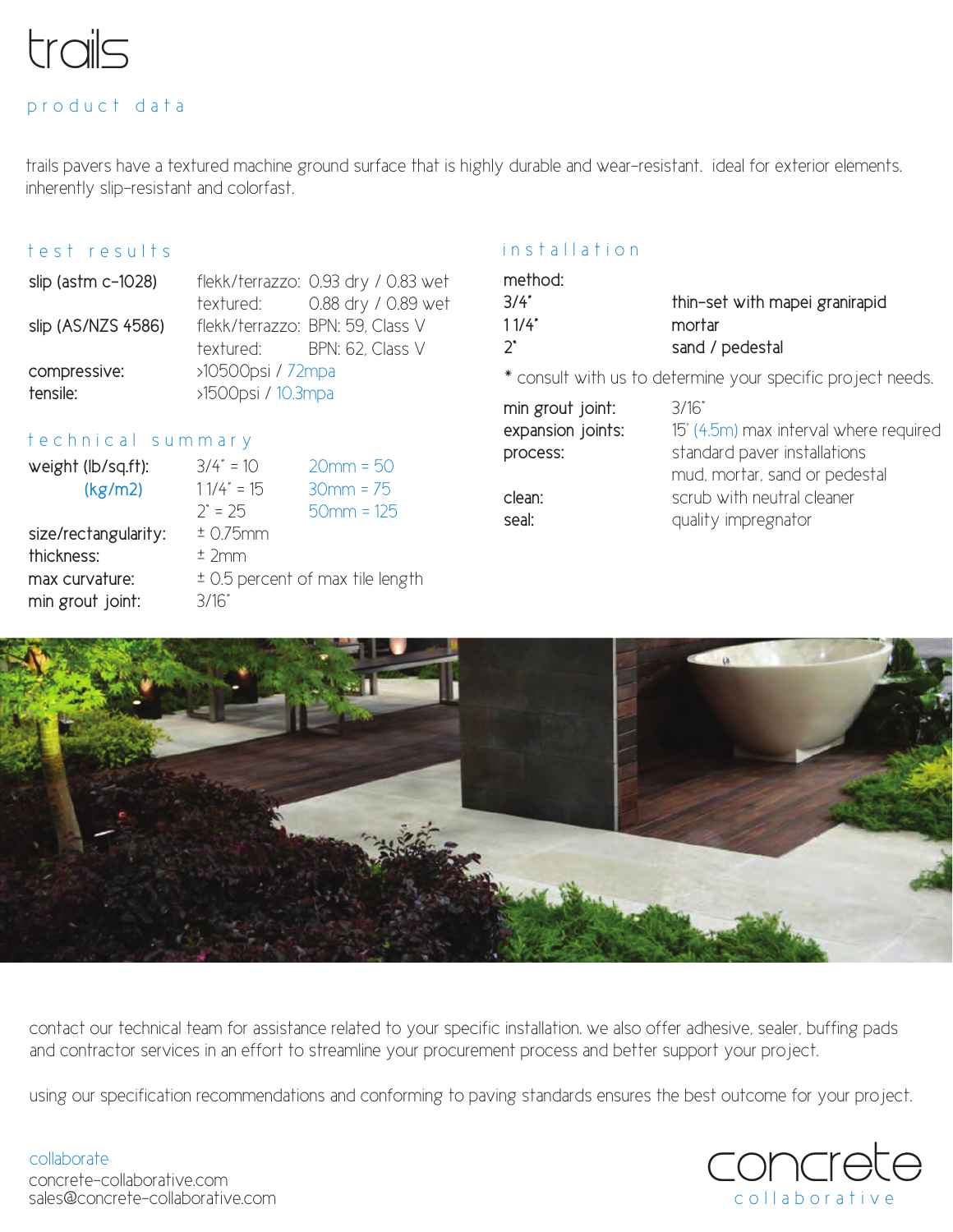# trails

#### mortar set - installation and finishing

# 1 - handling & storage

handle your consignment with care inspect product carefully store crates indoors two crate minimum height acclimate tiles to final installation environment for 48 hours

### 2 - preparation

substrate to be leveled to 1/8" (3mm) over 10' (3m) clean all adhesives, grease, dirt and other contaminates from surface slab should be cured to 28 days waterproofing membrane should be used with slab on grade or where moisture is present

### 3 - installation

mortar set paver in accordance with CTMA handbook for concrete pavers back-butter each paver to ensure 95 percent coverage and adhesion use laticrete 254R platinum rapid or equivalent bondcoat do not allow mortar to lose plasticity, hand-set tile and avoid using mallets and excessive force blend pavers from several crates to enhance natural variations maintain joints no less than 3/16" grout pavers to match specified grout be dilligent in removing any adhesive or grout from surface before drying also follow adesive and grout manufacturers application instructions protect floor with suitable coverage to prevent damage from site debris or staining

#### 4 - clean & seal

remove protection and sweep floor wet-scrub floor with floor machine using warm water and htc twister white pad ensure pavers are clean and dry apply quality impregnator sealer following manufacturers instructions

#### 5 - maintain

mop to clean and wip up spills



collaborate sales@concrete-collaborative.com concrete-collaborative.com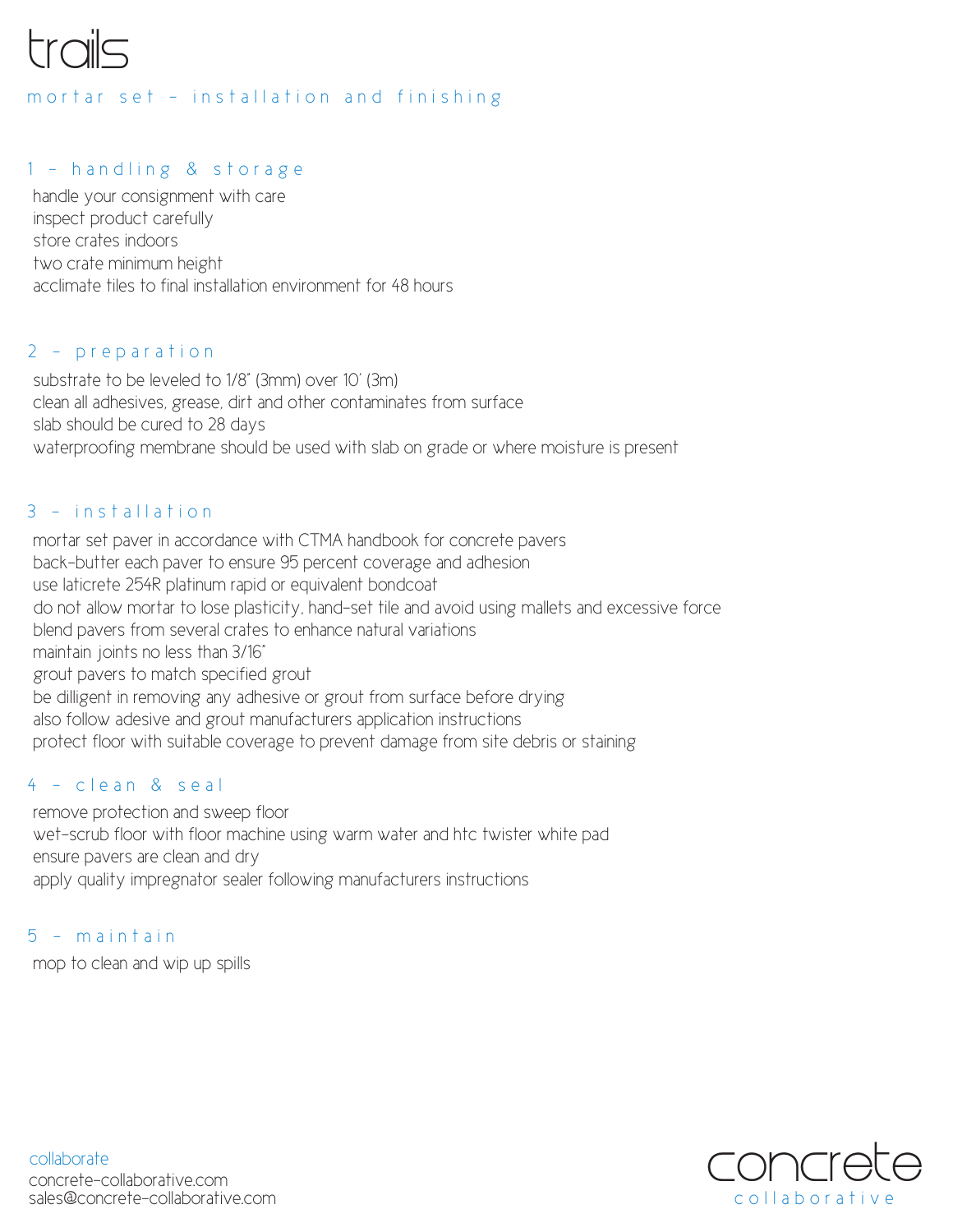# trails

#### thin set outdoor tile - installation and finishin g

## 1 - handling & storage

handle your consignment with care inspect product carefully store crates indoors two crate minimum height acclimate tiles to final installation environment for 48 hours

#### 2 - preparatio n

substrate to be leveled to 1/8" (3mm) over 10' (3m) clean all adhesives, grease, dirt and other contaminates from surface slab/screed should be cured to 5.5 percent moisture content waterproofing membrane should be used with slab on grade or where moisture is present also follow adhesive manufacturers preparation instructions

#### 3 - installatio n

use laticrete 254R platinum rapid or alternate manufacturer varified equivalent back-butter each tile to ensure 100 percent coverage and adhesion hand-set tile and avoid using mallets and excessive force blend tiles from several crates to enhance natural variations maintain a grout joint no less than 0.5 percent of long side of tile grout tiles using good quality sanded grout like laticrete perma color be dilligent in removing any adhesive or grout from surface before drying also follow adhesive and grout manufacturers application instructions protect floor with suitable coverage to prevent damage from site debris or staining

#### 4 - clean & sea l

remove protection and sweep floor wet-scrub floor with floor machine using warm water and htc twister white pad ensure pavers are clean and dry apply quality impregnator sealer following manufacturers instructions

#### 5 - maintai n

mop to clean and wip up spills



collaborate sales@concrete-collaborative.com concrete-collaborative.com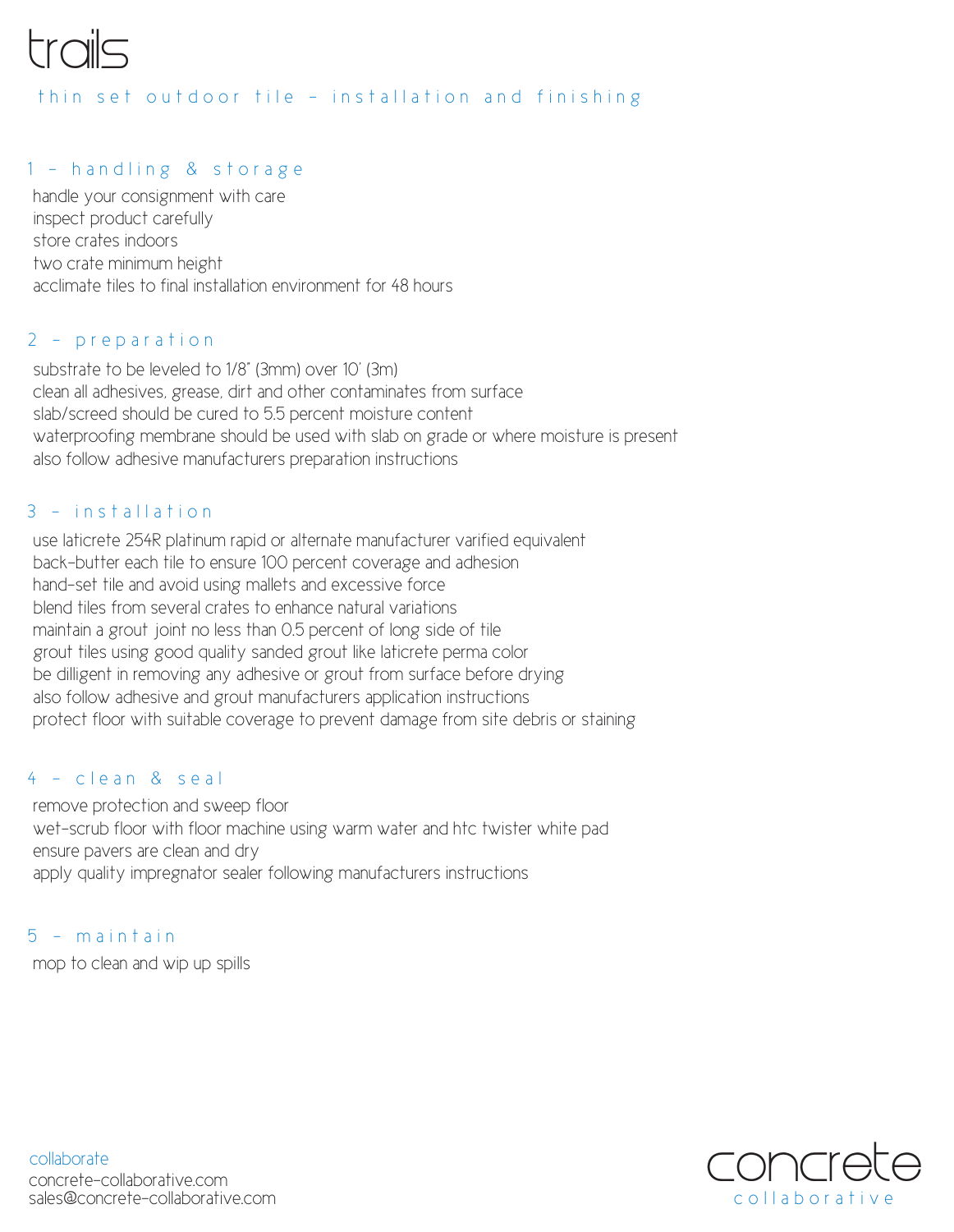

#### s and set - installation and finishing

# 1 - handling & storage

handle your consignment with care inspect product carefully store crates indoors two crate minimum height acclimate pavers to final installation environment for 48 hours

#### 2 - preparation

substrate to be compacted to 98 percent standard proctor density per ASTM D698 ensure base is dry, uniform and ready to support paver unit do not proceed with installation until substrate is satisfactory

#### 3 - installation

spread the bedding evenly over the base course and screed to a nominal 1" thickness do not exceed 1-1/4" thickness compact the sand bed rake and re-screed lay the precast paving unit on top of screeded sand in the pattern as specified check sand bed for deviations in elevation that exceed +/-3/8" (10mm) over 10' (3m) cover paver with an isolation layer to prevent cracking when compacting use low amlitude, high frequency plate vibrator to compact the pavers into the sand bed maintain 1/4" (6mm) joints fill joints with polymetric sand per ASTM C144

#### 4 - clean & seal

remove protection and sweep floor wet-scrub floor with floor machine using warm water and htc twister white pad ensure pavers are clean and dry apply quality impregnator sealer following manufacturers instructions

 $5 -$  m a in t a in mop to clean and wip up spills



collaborate sales@concrete-collaborative.com concrete-collaborative.com